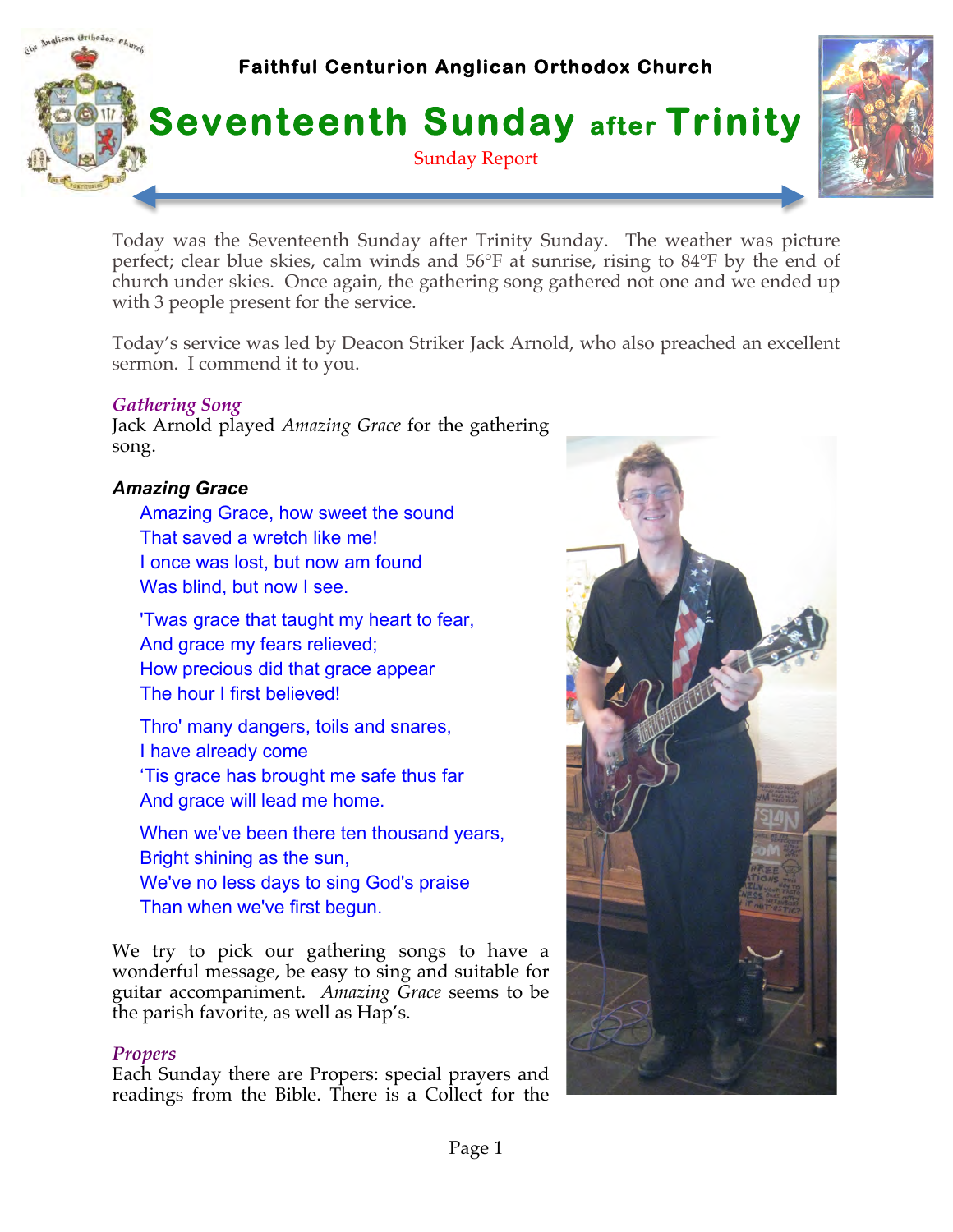Day; that is a single thought prayer, most written either before the re-founding of the Church of England in the 1540s or written by Bishop Thomas Cranmer, the first Archbishop of Canterbury after the re-founding.

The Collect for the Day is to be read on Sunday and during Morning and Evening Prayer until the next Sunday. The Epistle is normally a reading from one of the various Epistles, or letters, in the New Testament. The Gospel is a reading from one of the Holy Gospels; Matthew, Mark, Luke and John. The Collect is said by the minister as a prayer, the Epistle can be read by either a designated reader (as we do in our church) or by one of the ministers and the Holy Gospel, which during the service in our church is read by an ordained minister or our Deacon Striker.

The propers are the same each year, except if a Red Letter Feast, that is one with propers in the prayerbook, falls on a Sunday, then those propers are to be read instead, except in a White Season, where it is put off. Red Letter Feasts, so called because in the Altar Prayerbooks the titles are in red, are special days. Most of the Red Letter Feasts are dedicated to early saints instrumental in the development of the church, others to special events. Some days are particularly special and the Collect for that day is to be used for an octave (eight days) or an entire season, like Advent or Lent.

The Propers for today are found on Page 214-215, with the Collect first:

# The Seventeenth Sunday after Trinity.

## *The Collect.*

**ORD,** we pray thee that thy grace may always prevent and follow us, and make us **LORD**, we pray thee that thy grace may always prevent and follow us, and may continually to be given to all good works; through Jesus Christ our Lord. *Amen*.

Dru Arnold read the Epistle for today, which came from the letter of Saint Paul to the

Ephesians beginning at the First Verse of the Fourth Chapter. Once again, Paul calls us to a new life, different from our old life. A life in which we act in a manner worthy of the better life to which we have been called by Christ and for which He gave His life. Paul, of all people, knows the importance of setting aside your old life, as Saul did, so that as Paul he asks us to put God first in our lives, to put ourselves last. He reminds us, "There is one body, and one Spirit, even as ye are called in one hope of your calling; one Lord, one faith, one baptism, one God and Father of all, who is above all, and through all, and in you all."



The key to a successful life is to put the important things at the top of your To Do List. And, notice it is a To  $\underline{Do}$  List, not a To Think About or To Wait a While List. What is more important than God?

**THEREFORE**, the prisoner of the Lord, beseech you that ye walk worthy of the vocation wherewith ye are called, with all lowliness and meekness, with longsuffering, for-bearing one another in love; endeavouring to keep the unity of the Spirit in the bond of peace. There is one body, and one Spirit, even as ye are called in one hope of your calling; one Lord, one faith, one baptism, one God and Father of all, who is above all, and through all, and in you all<sup>1</sup>.  $\prod_{\text{Smi}}$ 

 $1$  "you all", normally pronounced "ya'll", is clear proof Paul was from the South.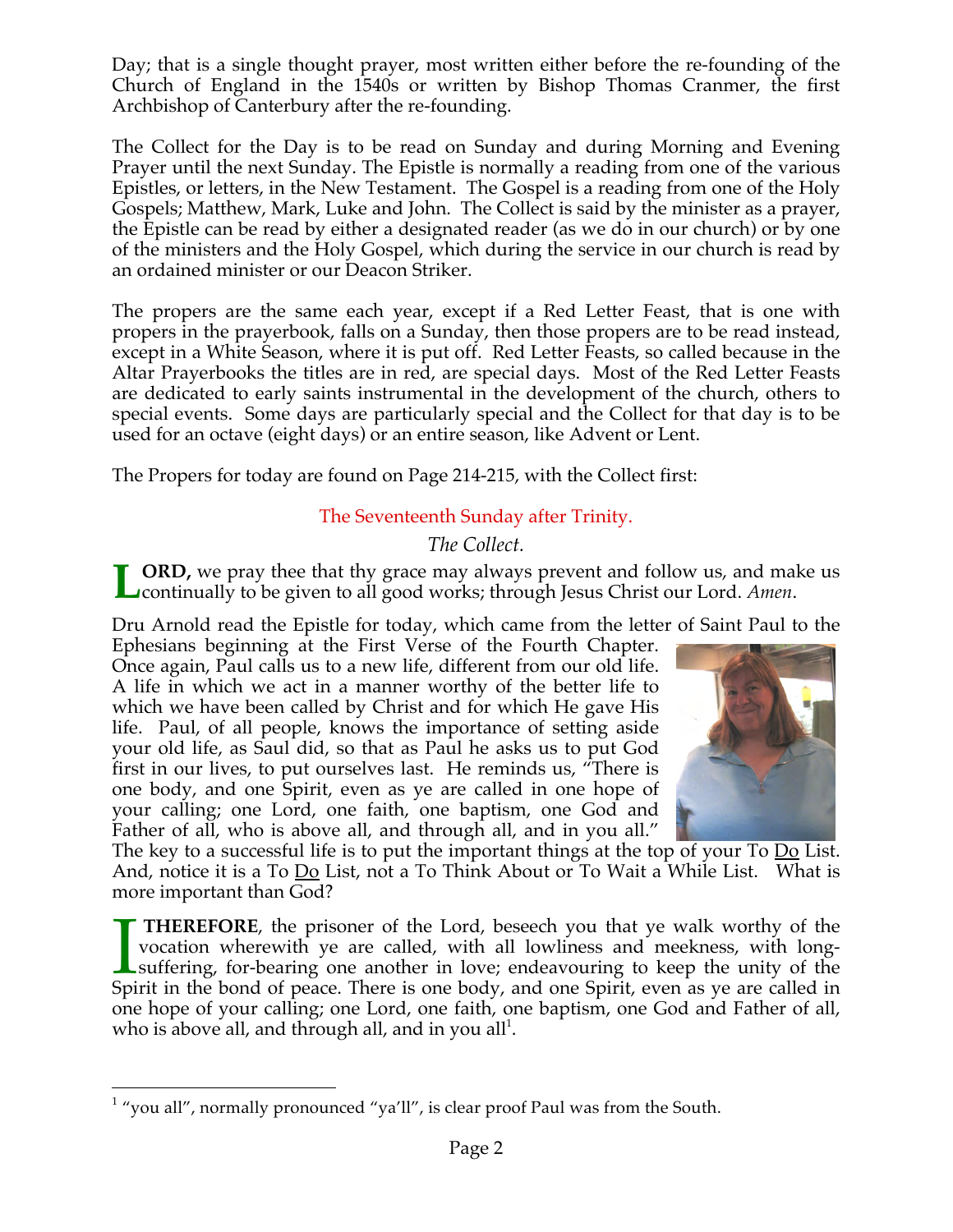Hap Arnold read today's Holy Gospel which came from the Fourteenth Chapter of the



Gospel of St. Luke, beginning at the First Verse. The Gospel starts out reminding us the Law was designed to be flexible. The goal is to do God's will, not to "follow the letter of the law" as the Pharisees were so keen on. They brought before Him a man in need of healing as they sat to eat on the Sabbath Day. They watched to see what He would do. Putting the monkey on their back, He asked, "Is it lawful to heal on the Sabbath Day?" Wishing to be in a position to criticize rather than answer, "they held their peace." He healed the man, then asked them, "Which of you shall have an ass or an ox fallen into a pit, and will not straightway pull him out on the Sabbath Day?" They would not respond; for the answer was obvious.

Then "He put forth a parable to those" who had been invited to dine with him, after He had seen them joust for the seats of honor. "When thou art bidden of any man to a wedding, sit not down in the highest seat; lest a more honourable man than thou be bidden of him; and he that bade thee and him come and say to thee, Give this man place; and thou begin with shame to take the lowest place. But when thou art bidden, go and sit down in the lowest place; that when he that bade thee cometh, he may say unto thee, Friend, go up higher: then shalt thou have worship in the presence of them that sit at meat with thee. For whosoever exalteth himself shall be abased; and he that humbleth himself shall be exalted." Do we put God first and let others raise us up, or do we put ourselves first and let others put us down?

**T** came came to pass, as Jesus went into the house of one of the chief Pharisees to eat bread on the sabbath day, that they watched him. And, behold, there was a certain man before him which had the dropsy. And Jesus answering spake unto the lawyers and Pharisees, saying, Is it lawful to heal on the sabbath day? And they held their peace. And he took him, and healed him, and let him go; and answered them, saying, Which of you shall have an ass or an ox fallen into a pit, and will not straightway pull him out on the sabbath day? And they could not answer him again to these things. And he put forth a parable to those which were bidden, when he marked how they chose out the chief seats; saying unto them, When thou art bidden of any man to a wedding, sit not down in the highest seat; lest a more honourable man than thou be bidden of him; and he that bade thee and him come and say to thee, Give this man place; and thou begin with shame to take the lowest place. But when thou art bidden, go and sit down in the lowest place; that when he that bade thee cometh, he may say unto thee, Friend, go up higher: then shalt thou have worship in the presence of them that sit at meat with thee. For whosoever exalteth himself shall be abased; and he that humbleth himself shall be exalted.  $\prod_{\text{anc}}$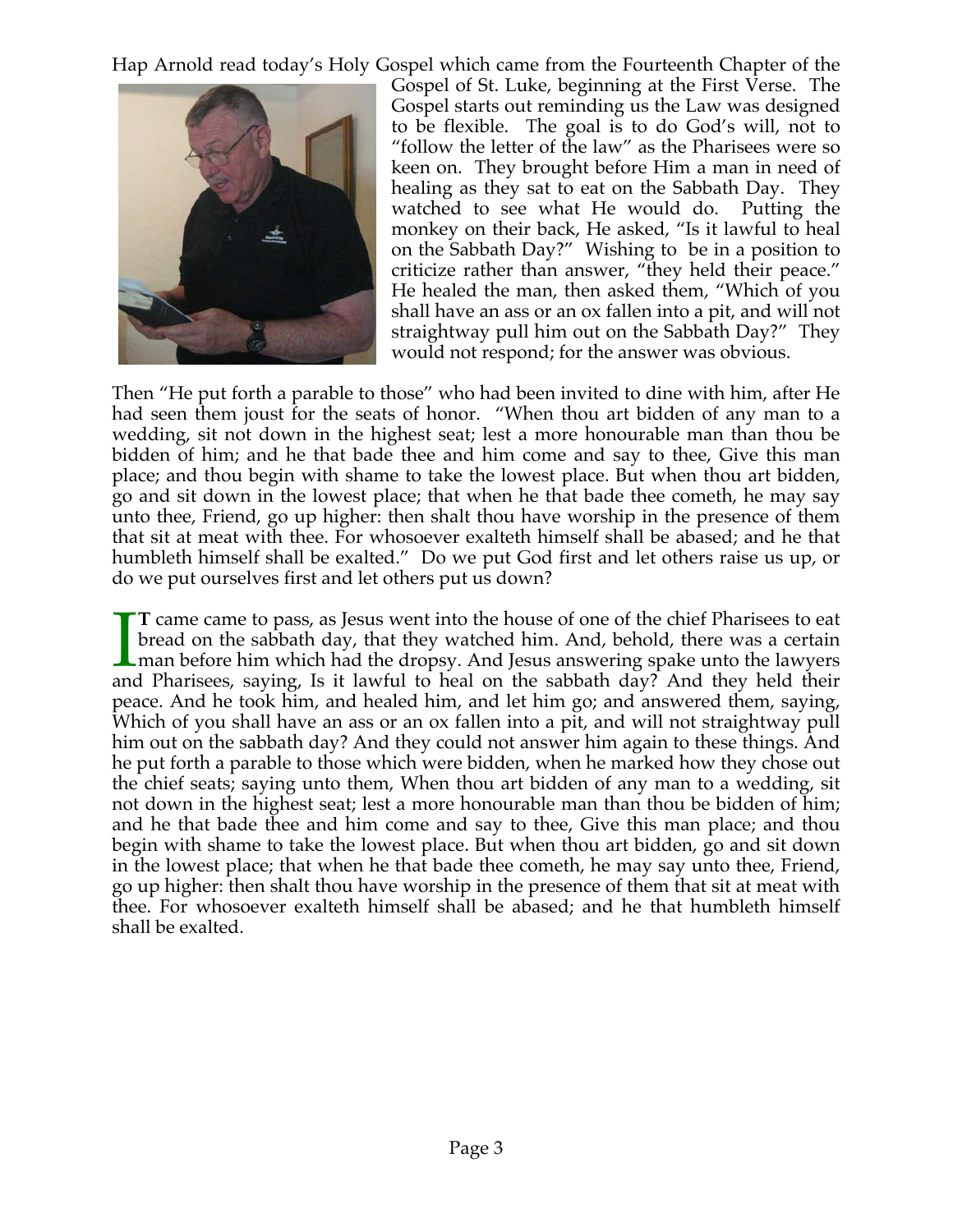## *Sermon – Time and Action*

Deacon Striker Jack Arnold preached today's sermon which tied the Collect, Epistle and



Gospel together and is partly contained in the forewords above.

Consider the words of the Collect, "… thy grace may always prevent and follow us, and make us continually to be given to all good works …"

The first thing to consider when you look at today's Collect is a word: prevent. Prevent is a word that has many uses, and at least one has fallen out of general usage as time has gone on. This is one of the. In this case the word prevent means *to go before*. Before you object to archaic words, consider this is a current word, it just has a use you may not have been aware of and now you are! What a bonus for this week!

So, we ask God that His Grace, His Love, His Power, His Help may go before and after us to protect us and guide us that we might desire to do

what He wants us to do. Pretty much a re-wording of a lot of the Collects. Why would that be? Pretty simple, our biggest failing is we are wont to do what we want! We are creatures that have free will and are not wont to exercise it for God or good. That is a very dangerous combination, as my father says often. That is not the same as doing what will provide us with the best result. If we follow our natural inclination, we will not like the end result, that is eternal separation from God. We know, often very clearly, what we want. For example, this morning I started to lead the Order of Morning Prayer. My first inclination was to do it without looking at the rubrics. But after thinking a moment, I realized that this was a mistake, as the rubrics are there to guide the minister in leading the service. Like the rubrics, God knows, always very clearly, what we need. He is there, like the rubrics to guide us along our paths in our daily life. So, we need to ask God every day, every time, for help to do our duty.

So, what does Paul tell us in his letter to us? Once again, he calls us to a new life, different from our old life. We shed our old clothes, as it were, and put on the brand new armor of light, new helmet, new boots and new everything. A life in which we act in a manner worthy of the better life to which we have been called by Christ and for which He gave His life. Paul, of all people, knows the importance of setting aside your old life, as Saul did, so that as Paul he asks us to put God first in our lives, to put ourselves last. He even changed his name to reflect his state as a new man under Our Lord's leadership. He reminds us, "There is one body, and one Spirit, even as ye are called in one hope of your calling; one Lord, one faith, one baptism, one God and Father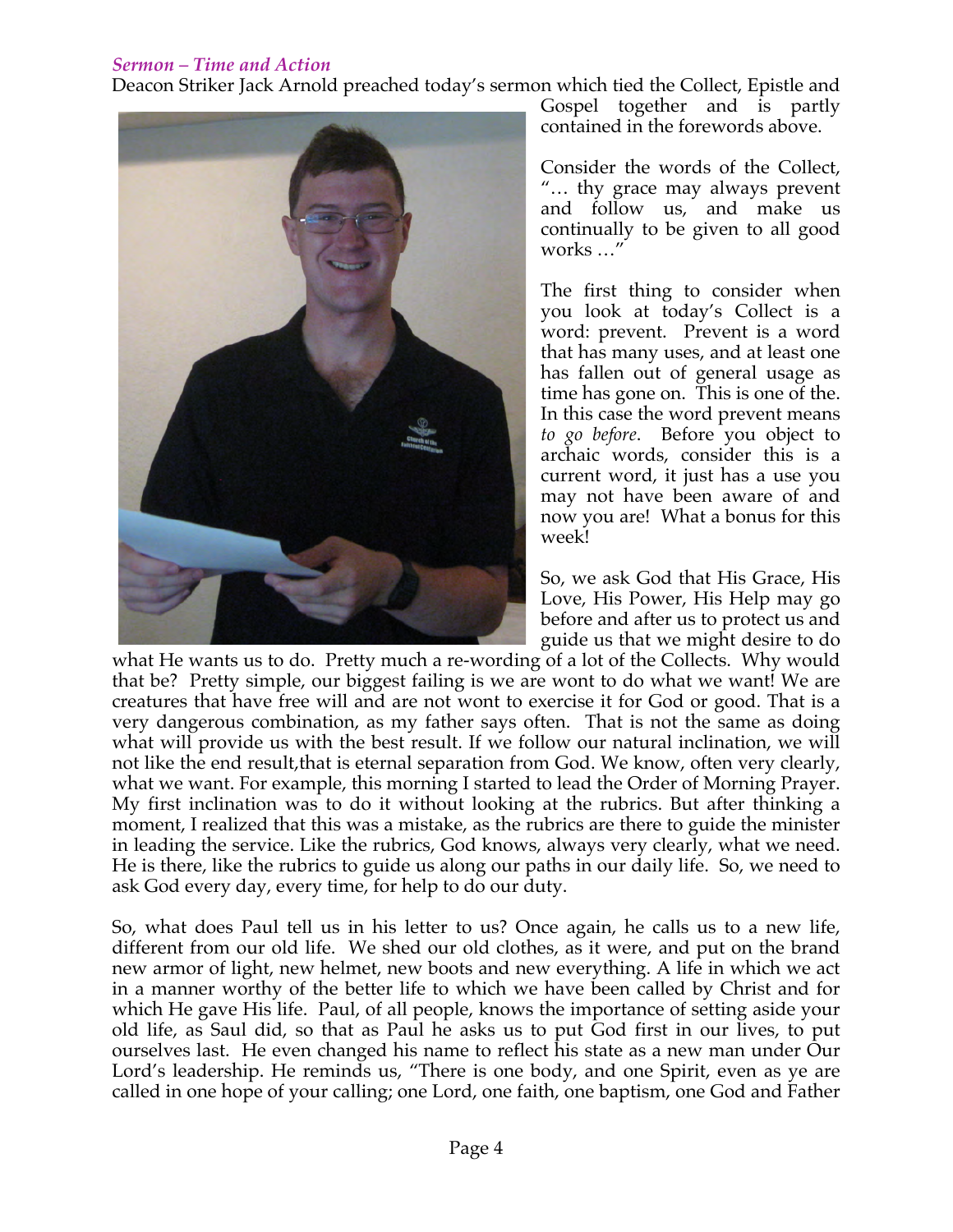of all, who is above all, and through all, and in you all." The key to a successful life is to put the important things at the top of your To Do List. And, notice it is a To Do List, not a To Think About or To Wait a While List. It is not a I'll Get a Round To It List, or What I Don't Want to Do List. What is more important than God?

When Luke relates the parable of the feast, it is more than just a sitting diagram. I liken it to the tale of the publican and the Pharisee. When Christ talks about the man who exalts himself and sits too high at the wedding and thus must be abased. That would be the Pharisee. When Christ then talks about the man who sits low, and is raised to the higher station, I think of the publican, who smote his breast and would not even look up his eyes to heaven. We have to be the publican in our dealings with God, rather than our natural tendency of being the Pharisee. If we put God's will before ours, the welfare of those we encounter before ours, if we hold open the door as gentlepersons are wont to do for others, we will find we are doing what God would have us do and enjoying it.

# **Be of God - Live of God - Act of God.**

## *Bishop Ogles' Sermon*

Bishop Jerry is on travel today for the AOC meeting in Statesville. No sermon, sorry!

# *Bishop Dennis Campbell's Sunday Sermon*

As is oft the case, we are honored to present Bishop Dennis' Sunday sermon presented



to his parish. Dennis has a great sermon for the Seventeenth Sunday after Trinity:

**God Our Only Hope** Psalm 25, Ephesians 4:1-6, Luke 14:1-11 Seventeenth Sunday after Trinity

"In the world ye shall have tribulation; but be of good cheer; I have overcome the world." These words of Christ in John. 16:33 do not surprise those of us who have had some experience with the ways of the world. We know we live in a fallen world, a world where people often do bad things, a world in which we often suffer as the result of other peoples' sins. We know this, not as theory, but as fact

verified by our own hard experience in life. We know this as fact verified by the teachings of Scripture. Ephesians 4 reminds us of the tribulations of St. Paul. Luke 14 records the opposition Jesus faced from the scribes and Pharisees who exalted themselves above God. We remember the words of Christ in Matthew 10:24 and 25:

"The disciple is not above his master, nor the servant above his lord. It is enough for the disciple that he be as his master, and the servant as his lord. If they have called the master of the house Beelzebub, how much more shall they call them of his household?"

But we are fallen creatures, too, and we know that much of our tribulation is selfinflicted as we reap what we have sown.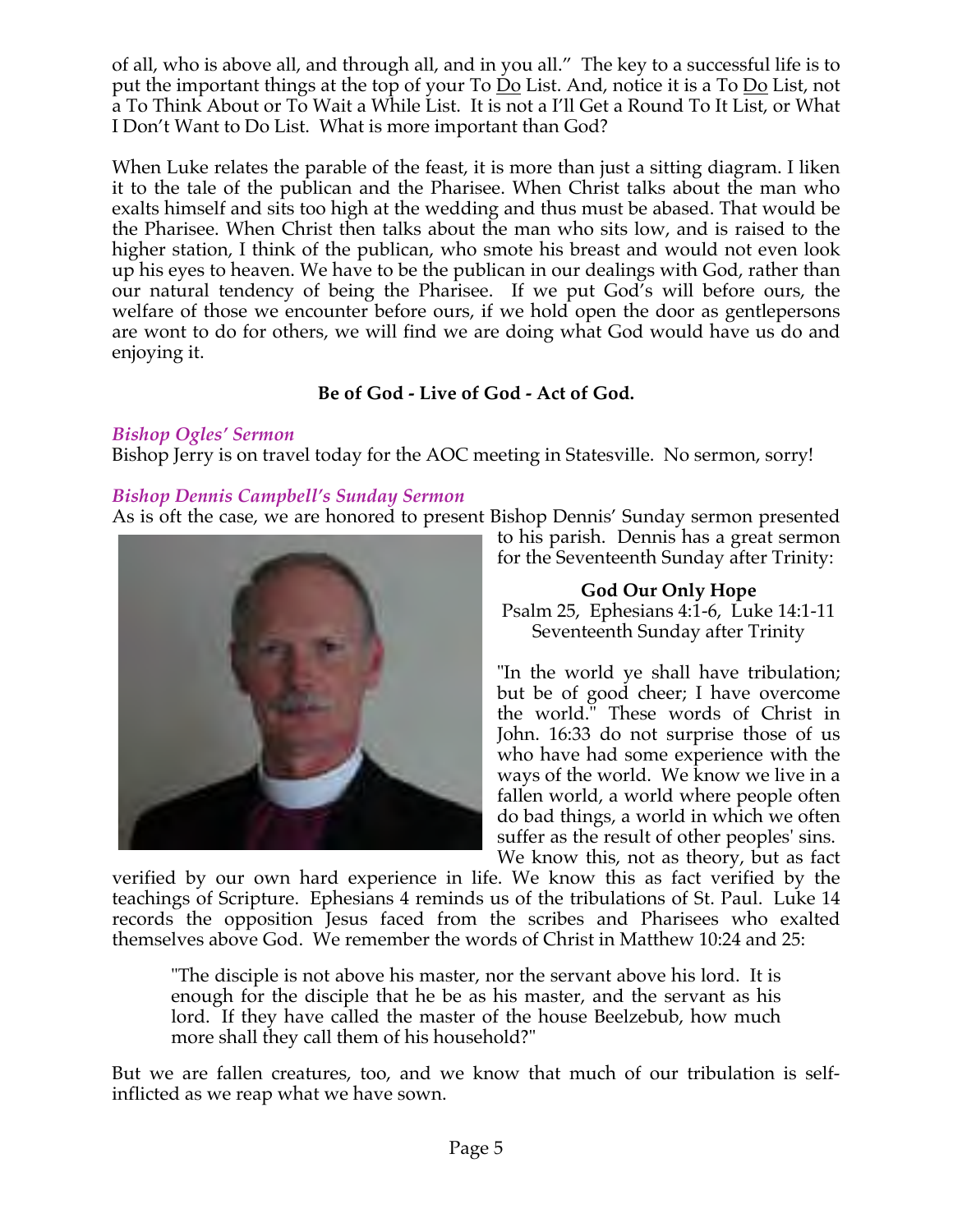Psalm 25. *Ad te, Domine, levavi.*

UNTO thee, O Lord, will I lift up my soul; my God, I have put my trust in thee: \* O let me not be con-founded, neither let mine enemies triumph over me. let me not be con- founded, neither let mine enemies triumph over me.

2 For all they that hope in thee shall not be ashamed; \* but such as transgress without a cause shall be put to confusion.

3 Show me thy ways, O Lord,\*and teach me thy paths.

4 Lead me forth in thy truth, and learn me: \* for thou art the God of my salvation; in thee hath been my hope all the day long.

5 Call to remembrance, O Lord, thy tender mercies, \* and thy loving-kindnesses, which have been ever of old.

6 O remember not the sins and offences of my youth; \* but according to thy mercy think thou upon me, O LORD, for thy goodness.

7 Gracious and righteous is the LORD; \* therefore, will he teach sinners in the way.

8 Them that are meek shall he guide in judgment; \* and such as are gentle, them shall he learn his way.

9 All the paths of the Lord are mercy and truth, \* unto such as keep his covenant and his testimonies.

10 For thy Name's sake, O Lord, \* be merciful unto my sin; for it is great.

11 What man is he that feareth the Lord? \* him shall he teach in the way that he shall choose.

12 His soul shall dwell at ease, \* and his seed shall inherit the land.

13 The secret of the Lord is among them that fear him; \* and he will show them his covenant.

14 Mine eyes are ever looking unto the Lord; \* for he shall pluck my feet out of the net.

15 Turn thee unto me, and have mercy upon me; \* for I am desolate, and in misery.

16 The sorrows of my heart are enlarged: \* O bring thou me out of my troubles.

17 Look upon my adversity and misery, \* and forgive me all my sin.

18 Consider mine enemies, how many they are; \* and they bear a tyrannous hate against me.

19 O keep my soul, and deliver me: \* let me not be confounded, for I have put my trust in thee.

20 Let perfectness and righteous dealing wait upon me;\* for my hope hath been in thee.

21 Deliver Israel, O God, \* out of all his troubles.

Psalm 25 is the prayer of a person experiencing deep tribulation partly because of the actions of others, and partly because he is reaping the natural consequences of what he has sown through his own actions and decisions. But the Psalm is not a complaint about the writer's tribulation, it is a prayer of faith. It is an expression of trust in God. David, in the midst of all his troubles writes, "Unto thee, O Lord, will I lift up my soul; my God, I have put my trust in thee."

David trusts God to teach him the ways of God. "Show me thy ways," he prays. "Teach me thy paths. Lead me forth in thy truth." How can we possibly know God? How can we ever hope to know what He wants from us, or wants to give to us? He must show us. And He has shown us. He is revealed in nature, for "The heavens declare the glory of God: and the firmament showeth his handy work" (Ps. 19:1). And there is something inside of us that knows about God, an instinctive knowledge that we ought to live and be better than we are, and that we will give an account of our sins one day. Thus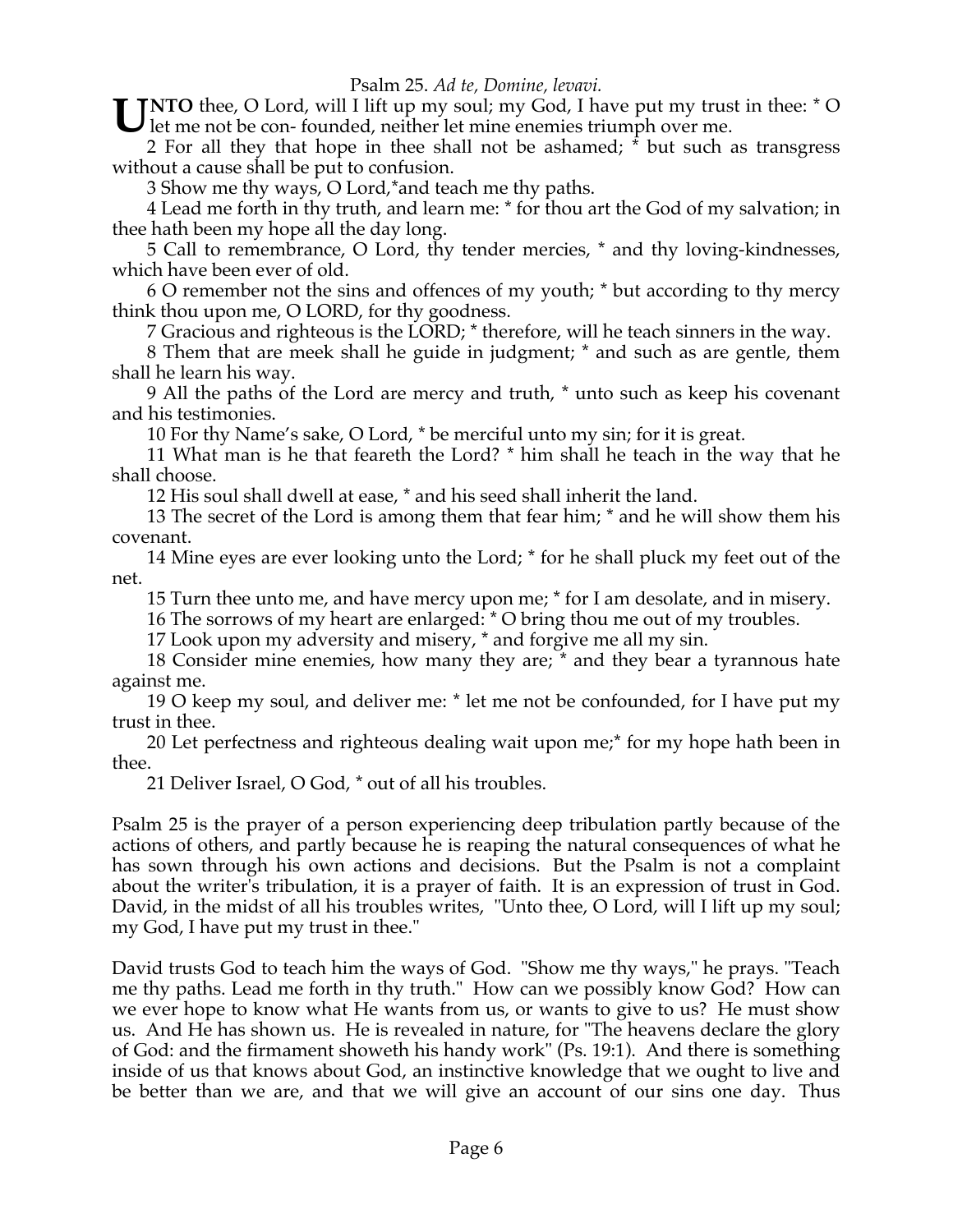Romans 2:15 tells us the law of God is written in our hearts. So, through nature and through His law written on our hearts we are able to discern the invisible attributes of God, "even his eternal power and Godhead," says Romans 1:20. But this revelation is incomplete. It does not tell us how to worship God, or how the Church is to be ordered, or how to live for God at work and at home, or how to build a Godly family or a Godly nation. But most of all, it does not really tell us of God's mercy. It does not really tell us of God's everlasting love. It does not tell us how to find forgiveness of sin, or how to find peace with God.

This was accomplished by God sending prophets and teachers to give and instruct us in the moral law of the Old Testament. God also gave the ceremonial law through them, which points us to the Great Salvation He would accomplish for us in Christ, of whom the Temple and sacrifices were symbols and shadows. It is Christ who ultimately reveals God, for "he hath declared him" (Jn. 1:18). Christ taught the revelation of God to the disciples, and commissioned them to proclaim it to all people (Mt. 28:19-20). He also commissioned them to teach and ordain others who would, in turn, teach others (2 Tim.2:2). The Apostles recorded the ministry and teachings of Christ for us in the Bible, and it is the standard by which all other teachers and doctrines are measured.

David trusts God to forgive his sins. He trusts God to "Remember not" his "sins and offenses" "Be merciful unto my sin" he cries in verse 10, "for it is great." It is Christ who accomplishes the forgiveness of our sin. The rituals and ceremonies of the Old Testament ceremonial law were symbols and shadows of Christ, the Lamb of God which taketh away the sins of the world. We "have redemption through His blood, even the forgiveness of sins" (Col. 1:14). He died for our sins, and "whosoever believeth in him shall not perish, but have everlasting life" (Jn. 3:16).

David trusts in God for many other things. In verse 5 it is for continuing mercy. In verse 14 it is for defense from enemies. I would like us to focus on verses 12, 16, and 21 as we come to the close of the sermon. Verse 12 says of the man who fears God, that means reverent love combined with respectful fear, "His soul shall dwell at ease." God will give that person peace in his soul, and nothing in this world or the next can take that peace away. It is the peace that passes all understanding. It is the peace of the Lord Jesus Christ which the world cannot give or even understand. It is the peace that comes from the knowledge that "all things work together for good to them that love God" and that nothing "shall be able to separate us from the love of God, which is in Christ Jesus our Lord" (Rom. 8:28, 35-39).

This does not mean we will never see troubles. It does mean God is with us, even when we face trials, and His grace is sufficient for us at all times. David, in the beloved Twenty-third Psalm, said he would fear no evil even in the valley of the shadow of death. He said God prepares a table for him "in the presence of [his] enemies." The enemies were still there. The wolves were still lurking and prowling, often in open view of the sheep. Yet God had brought him into green pastures and beside still waters, and God continually "restoreth" David's soul. God had something for him even in the presence of enemies and troubles. Now, today, God is with us. God has peace and grace and blessings for us, today, in this life, in this world of troubles and wolves and wolves in sheep's clothing. He is leading us into us His will and guiding us into His ways, and He will not allow the trials of this world to ultimately defeat us. We can be of "good cheer" because He has "overcome the world."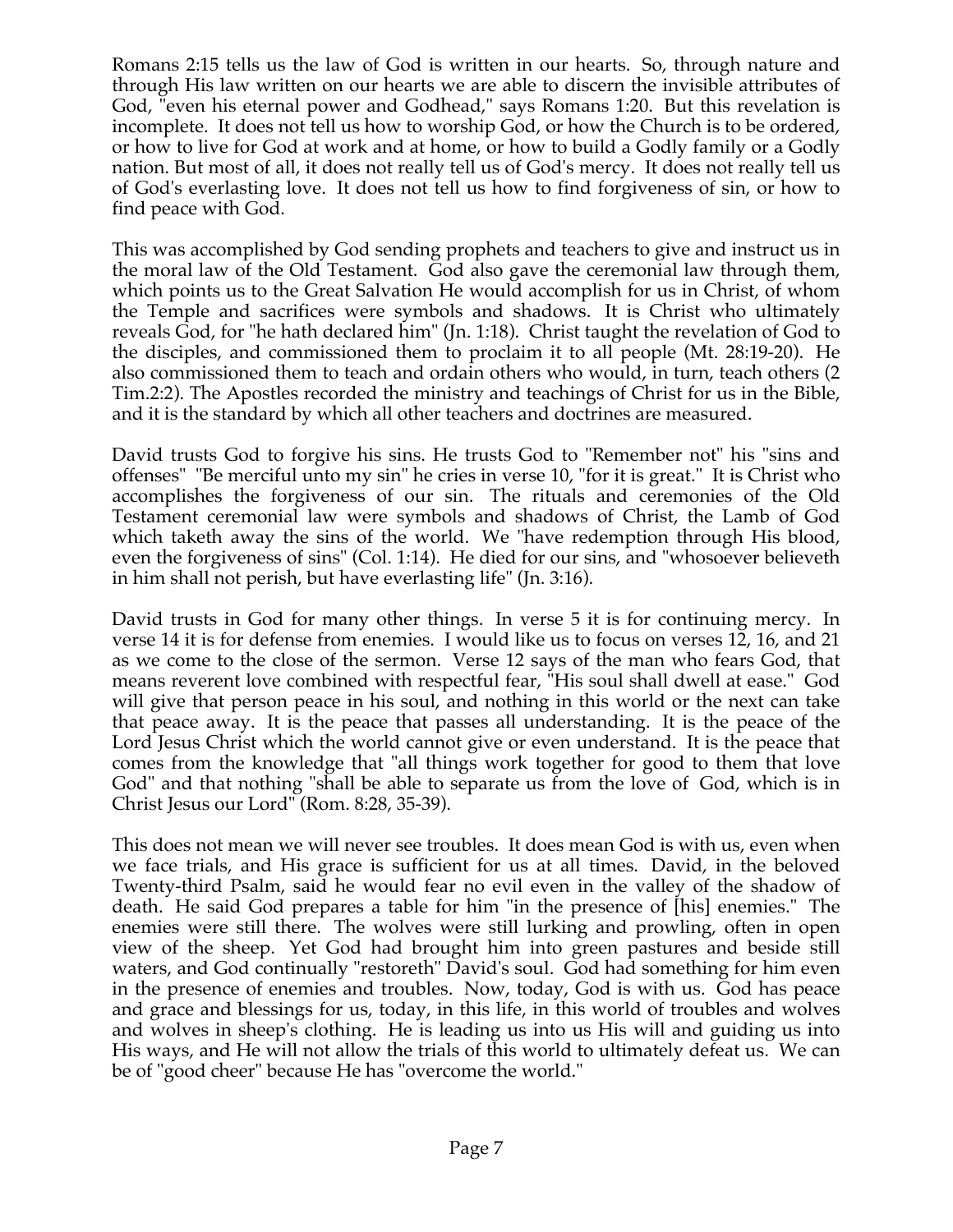Finally, David trusts God to "Deliver Israel, O God, out of all his troubles" (vs. 21). This is one of the verses upon which our "Prayer for all Conditions of Men" bases the request to give us a "happy issue out of all [our] afflictions." We have no delusions that the world is going to love us and welcome Christ into its heart today. But we do believe a better world is coming, and in that world all the cares and troubles of this world will be over because God will finally, completely, and forever deliver Israel, that's us, out of all his troubles.

 **MOST** loving Father, who willest us to give thanks for all things, to dread nothing but the loss of thee, and to cast all our care on thee, who carest for us; Preserve us from faithless fears and worldly anxieties, and grant that no clouds **OF MOST** loving Father, who willest us to give thanks for all things, to dread nothing but the loss of thee, and to cast all our care on thee, who carest for us; Preserve us from faithless fears and worldly anxieties, and thou hast manifested in us in thy Son, Jesus Christ our Lord. Amen.

## *Rev Bryan Dabney of Saint John's Sunday Sermon*

We are fortunate to have Brian's Sunday Sermon. If you want people to come to The



Truth, you have to speak the truth, expouse the truth and live the truth. This is really a good piece and I commend it to your careful reading.

## *The Sermon -* **Avoid Being Carried Away Captive.**

In our Old Testament lesson (Jeremiah 13:15-27), we heard the prophet Jeremiah admonishing the rulers and people of Jerusalem

and Judah to abandon their prideful natures and give glory to the LORD else they be carried away captive. Throughout both Testaments, we are admonished to be humble. We are also called upon to possess a heart for God and respect for his wishes. We must not permit our religion to drift from a pure, unselfish and steadfast faith into a stony and proud disposition that is devoid of caring and concern for others. When St. Paul warned the Christians in Rome (12:3-5), not to think of [themselves] more highly than [they] ought to think; but to think soberly, according as God hath dealt to every man the measure of faith. For as we have many members in one body, and all members have not the same office: so we being many, are one body in Christ, and every one members one of another, he was calling upon them to reflect on their particular calling and not to lord over those of the same body who did not have the same calling. Thus the same pridefulness which was the downfall of God's people prior to the Babylonian Captivity, has the same potential to lead to our own undoing at the hands of our ever-present and ever-aggressive adversary.

Consider the warning of our Lord in the Parable of the Pharisee and the Publican which has been ignored by very many of today's churches (St. Luke 18:10-14). Two men went up into the temple to pray; one a Pharisee, and the other a publican. The Pharisee stood and prayed thus with himself, God I thank thee that I am not as other men are... or even as this publican... and the publican, standing afar off, would not lift up so much as his eyes unto heaven, but smote upon his breast, saying, God be merciful to me a sinner... I tell you this man went down to his house justified rather than the other; for everyone that exalteth himself shall be abased; and he that humbleth himself shall be exalted. As St. Paul admonished the Christians in Rome (12:16), Be of the same mind one toward another. Mind not high things, but condescend to men of low estate. Be not wise in your own conceits.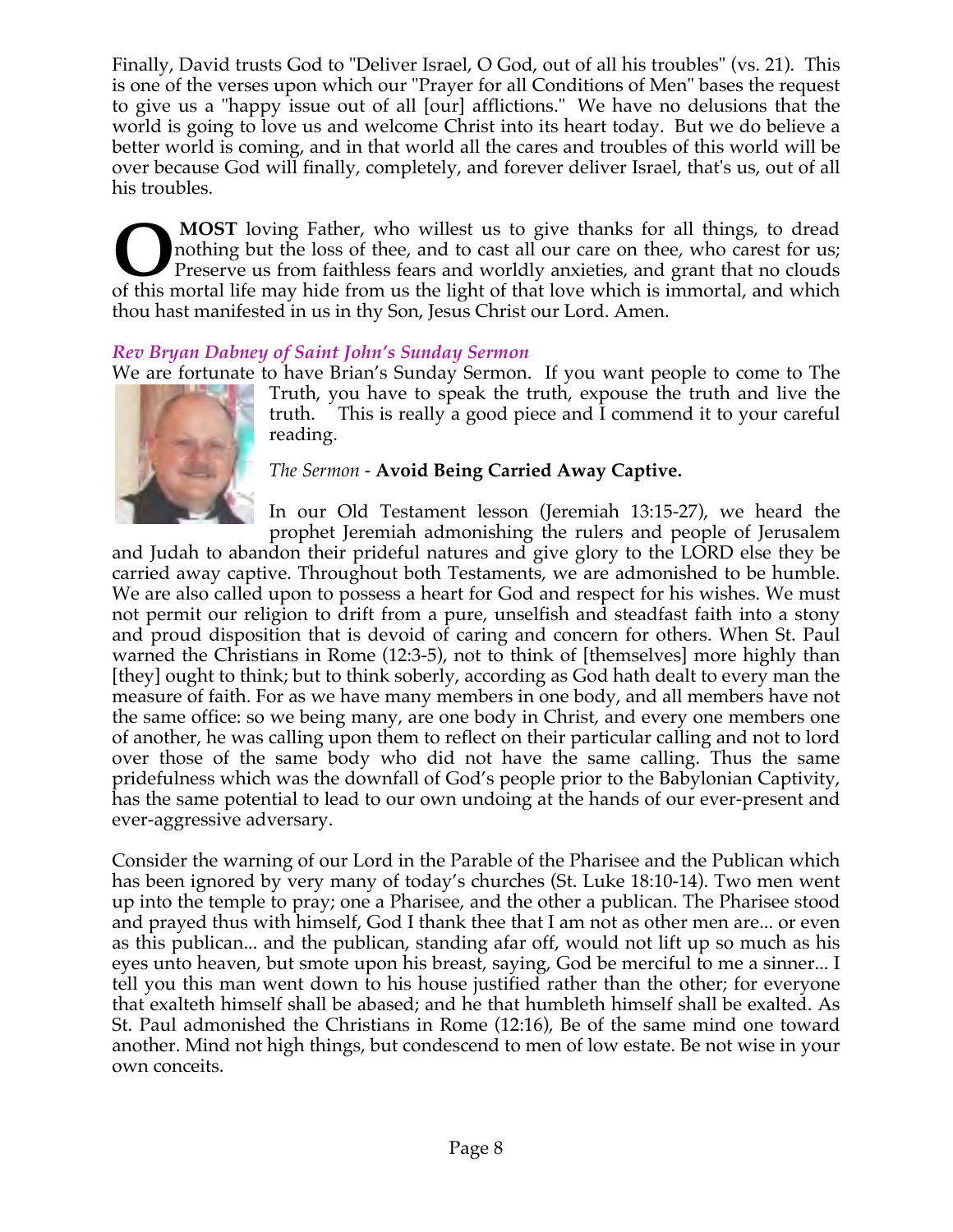The devil has invested much time and energy in his ongoing campaign against the faith and the fellowship of Christians. The Rev. E. M. Bounds once observed, "Satan... is always trying to make the good bad and the bad worse. He filled the mind of Judas, and he inflamed and hurried him on to his infamous purpose. He filled Peter with an arrogant pride that tried to inject human views into the purpose of Christ..." You see, even the disciples of our Lord were not immune to Satan's attacks.

In our gospel lesson (St. Mark 10:35-45) St. James and St. John asked our Lord to grant them a tremendous request which angered the rest. For those making the request, there was an element of pridefulness, as they sought positions of authority over the others; while the latter group possessed a certain spirit of jealousy which was stirred up by that request. Our Lord set them all straight concerning the matter. God has appointed those to sit at Christ's immediate right and left hand and even they must be servants of all. We often here the term "public servant" with regard to those who are on the public payroll. No doubt a chuckle or two can be heard from the citizenry in many locales when that term is used because many so-called "public servants" are merely serving themselves and their egos rather than the public. Compare their behavior with the standard which our Lord set for all who will serve in his kingdom, ...but whosoever will be great among you, shall be your minister, and whosoever of you will be chiefest, shall be servant of all. For even the Son of man came not to be ministered unto, but to minister, and to give his life a ransom for many. Very few of those in public service today would pass such a test.

The prophet Jeremiah was deeply concerned that his messages to the people were being ignored and rejected. He knew that God was about to bring upon them the terrible judgment of diaspora: the casting away or scattering of the people from the land of promise. He appealed to them to turn back to the God of their fathers, Abraham, Isaac, and Jacob, but sadly, they did not. As a result, they were carted off into captivity much to the pleasure of our adversary, the Devil. And surely he is laughing still at the utter arrogance of those who profess to be Christians while refusing to heed God's word written. Just as he worked to destroy the fidelity of God's people Israel, so too has he worked indefatigably to turn the church against its very Lord and Saviour. He has developed converts in nearly every period of church history and these have eagerly sowed doubt and confusion within the body of Christ. Now these pawns are hardly aware of his presence, and are oblivious to his power of insinuation through which he has introduced and managed the particulars of his plan to alienate the church from the Godhead.

Let us now examine how Satan's servants have labored to degrade and turn the whole of Christendom away from the Godhead.

First of all, Satan's minions have ordained individuals contrary to God's word and commandment, much as King Jeroboam had done when he made priests of those persons who were outside the line of Levi (I Kings 12:31). God has restricted the offices of church leadership (bishops, priests, and deacons) solely to righteous men, and he has expressly forbidden women to serve over men within the body of Christ (I St. Timothy 2:11-15; 3:1-16). The devil has blurred the biblical distinction between men and women by filtering Scripture through the lens of Egalitarianism. As a result, now any person regardless of sex, or sexual orientation, can serve in the offices of ministry because it would be unfair and exclusive to do otherwise. What arrogance. What pridefulness is found within those churches who resist the stated will of God.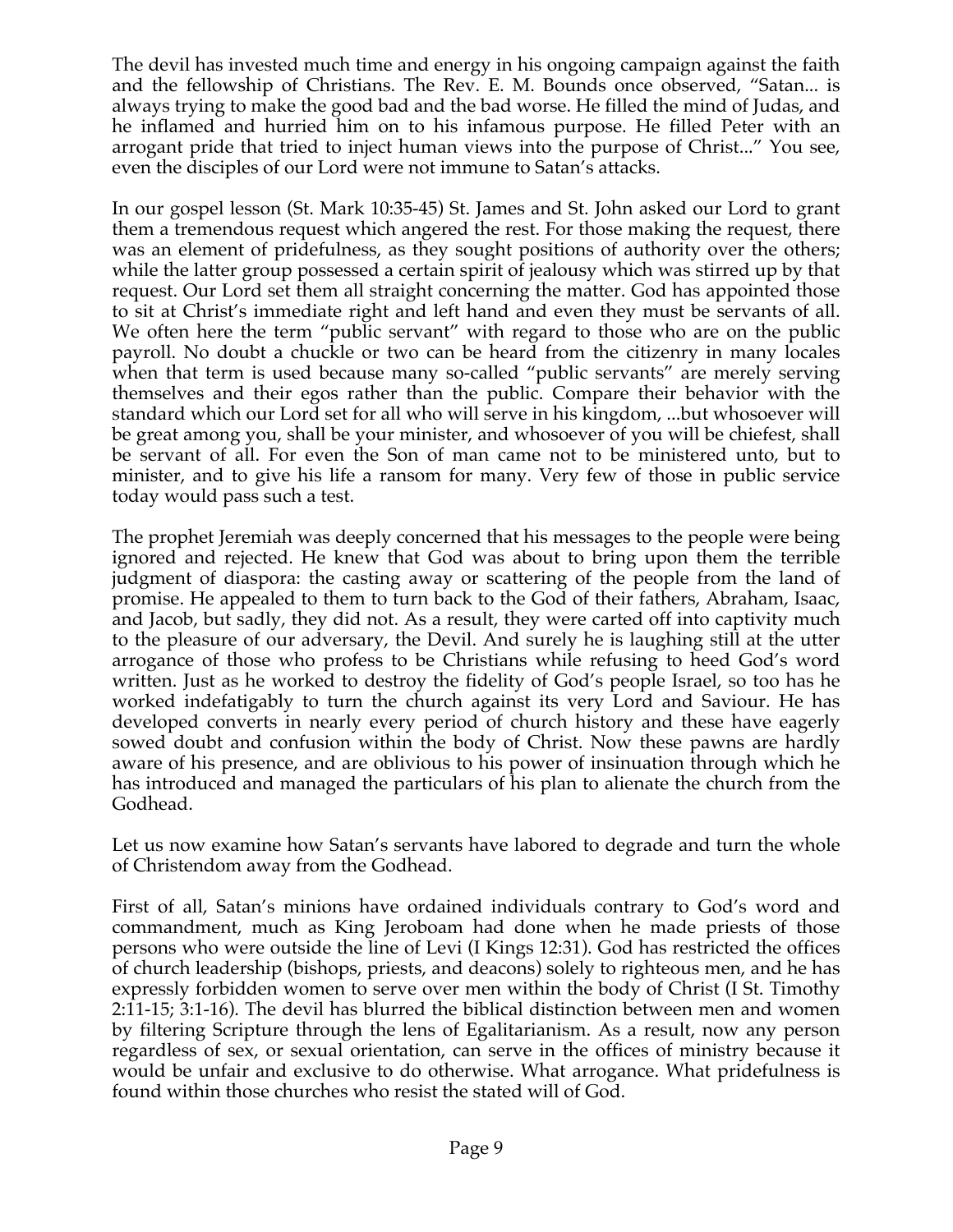Secondly, as Satan's minions have encouraged idolatry through the arrogance of willworship. The old saw of 'I'm OK, you're OK' is nothing more than the proverbial "way of Cain" (St. Jude 11) where everyone does what is right in their own eyes (Judges 21:25). The paganism of the Israelites— who offered their children to the false gods of Molech and Baal— is hardly different from the modern Molechs and Baals of selfworship and self-will at the expense of all else. The former bowed before idols of wood, stone and metal, while the moderns worship themselves or the works of their hands. Narcissism is nothing more than idolatry before a mirror. The moderns have sacrificed their children by handing them over to Satan's messengers operating in both the church and in schools. Instead of learning about the one true and living God, these youths have been taught an array of false doctrines that contradict the word of God and make a mock of his only begotten Son. The moderns have sacrificed their own souls on altars dedicated to worldly lusts and desires. Without question, such arrogance in religion is devoid of any sanctity or salvation. Unless those deluded souls repent and turn unto Christ, they are destined to become just another batch of kindling for the fires of Hell rather than saints destined for God's glorious kingdom (Psalm 9:17; Revelation 20:10- 15).

Thirdly, as the Israelites had their share of lying prophets sent by Satan to provide an alternative to those whom the LORD had supplied; so too, the church has what our Lord described as wolves in sheep's clothing. These charlatans use the gospel to further their own ends, and in so doing they do not speak the whole counsel of God to their congregations. They do not tell them about Hell, or about the Devil as the personage of evil, nor do they speak much about heaven; and such is sad indeed because Hell is real; the Devil is not a myth; and heaven has been exclusively reserved for those are in good standing with God. So, pray tell, what do they tell their congregations? Well, they are taught to love one another— which is good— because God does indeed want us to love others as ourselves. But they are also taught that God's love should include acceptance of those lifestyle choices which are contrary to the scriptures. They tend to focus more on those things that encompass the here and now with little or no regard for the hereafter. The Bible teaches us to train ourselves in this life for our service in the next. We have but a few years to live in this particular dispensation of time and then we are in eternity. For those who are shepherded by false teachers and wolves in sheep's clothing, there will be no such godly preparations made. They will pass from this life to a place of eternal separation from God where no good thing will be found and all chance of repentance has been closed off for ever.

Fourthly, our very admission into the kingdom of God is dependent on our salvation which comes solely through our relationship to God via his only begotten Son. Satan's pawns teach that our Lord was "a way to God," not the only way. As I heard one wag put it, "Jesus is way," and this was after we had heard the very Scripture wherein our Lord said unequivocally that he was the way the truth and the life: no man cometh unto the Father but by me (St. John 14:6b). The ministers of Satan have created a false religion which contains a pantheon of personal choices that have been designed to lead as many as will listen away from the strait gate and narrow way— from the very door to the sheep's fold which is Christ Jesus— and into Satan's broad way and wide gate. You cannot enter and be accepted into God's kingdom unless you come by means of a saving faith in Jesus Christ for there is no name under heaven by which men must be saved (Acts 4:10- 12). What arrogance there is to think that one can make your own way to heaven apart from God's expressed will.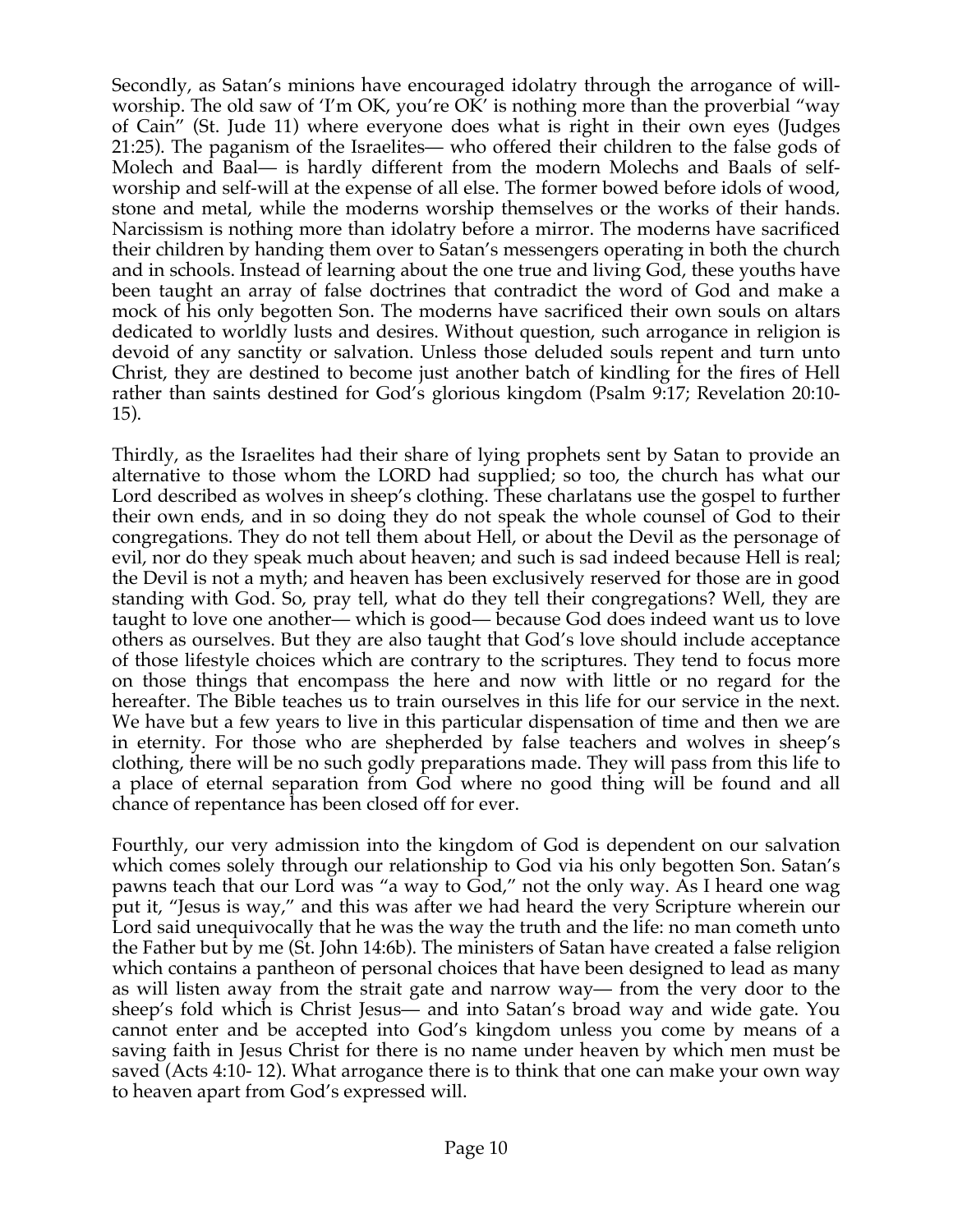The Devil has transformed much of modern Christianity into the image of the Laodicean church as found in the Book of Revelation. St. John recorded our Lord's description of that church in this way: ...because thou art lukewarm... I will spue thee out of my mouth. Because thou sayest, I am rich, and increased with goods, and have need of nothing; and knowest not that thou art wretched, and miserable, and poor, and blind and naked (3:13-17). Is it not apparent that our Lord is ashamed of that church? And where has our Lord been relegated by the people of that church? Is he not outside knocking to come in? Behold I stand at the door and knock: if any man hear my voice, and open the door, I will come in to him and will sup with him, and he with me. To him that overcometh will I grant to sit with me in my throne even as I overcame, and am set down with my Father in his throne. He that hath an ear, let him hear what the Spirit saith unto the churches (3:20-22).

The current state of our world is not much different from that of the apostate kingdoms of Israel and Judah or that of pagan Rome; and so Jeremiah's message about the sinful nature of humanity is a sort of universal truth. We, who are of the true faith in Christ, have been warned to avoid the unequal yoke with the ungodly (II Corinthians 6:14) as well as to obey the moral law of Moses (St. John 15:10- 14; Acts 15:5-29). We have been warned to keep sin out of our lives, and to confess such should we slip back into our old ways (I St. John 1:9-10; 2:1-5). We are encouraged to have a daily, yea, moment by moment, fellowship with our Lord and God (Acts 2:42). We are to keep his word and commandment (see St. John 15). We are to read his word daily and prayerfully petition his throne of grace for our own needs and those of others (I St. Timothy 2:1-8). We should seek to do good to all as the occasion arises, and to advance the gospel message in this world (St. Matthew 28:18-20). We should have ever-ready an answer for those who inquire of the faith within us (I St. Peter 3:15); and we should always speak the truth in charitableness to all (Ephesians 4:15, 25, 32).

Some will say that our "fundamentalist" Christianity is harmful and hurtful to others who do not believe as we do. I would respond by asking which is better: to say nothing which will dissuade a sinner from falling into Hell— being forever separated from the love of God— or tell them the truth so that they might avoid such an unhappy end? And shouldn't we be saddened over the apparent course of these pawns of the evil one? The prophet was saddened over the coming captivity of his people by the Chaldeans. Likewise shouldn't it make us sad to see so many being prepared for their day of captivity because they are not living in agreement with God's word written? St. Jude (v.23) said that we ought to be pulling them out of the fire; hating even the garment spotted by the flesh. We can hate the sin and seek the well-being of the sinner, but we are not to salve the sinner in his sin for to do so would, in essence, make God into a liar for his word stands as sure and true as the day he communicated the same to the prophets and apostles of old.

What it all boils down to is this: God defended his word against the arrogance of children of Israel, and he will do so against those who make a false profession of faith in his name while denying his authority. As a church, we will either be like Philadelphia, or we will be like Laodicea. If we are like the former, we will live in obedience to God's word. If one should choose to be the latter, they will be led away captive. Choose you this day whom ye will serve (Joshua 24:15a).

Let us pray,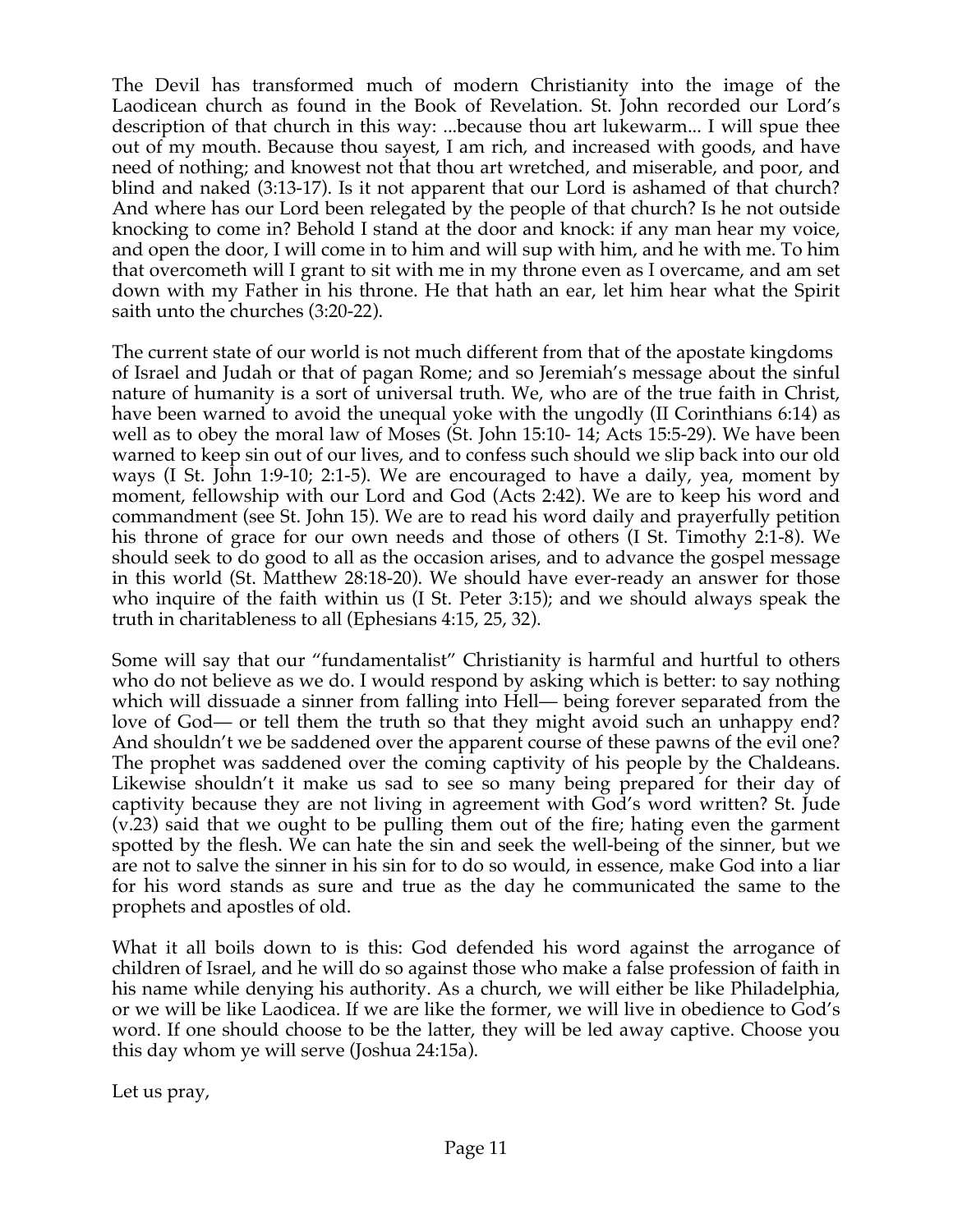**ATHER**, make of us a people who are truly ready to do thy will and rejoice in the **FATHER**, make of us a people who are truly ready to do thy will and rejoice in the strength of thy salvation; for this we ask in the name of Jesus Christ our Lord. Amen.

Have a blessed week, Bryan+

### *New Nametags*

We had no new nametags today.

# *After Church Hospitality*

Sadly, no after church snacks. The same story every week, is it not? The fact is that we are supposed to be on a low carb diet and there really aren't any low carb snacks that appeal to us. So, with no fatted dog nut in sight, we headed to the next little village for Mexican Food. Fatted dog nuts next week! We are hoping between now and next Sunday some invents no-carb dog nuts.

After church goodies providers as currently signed up:

| <b>Date</b>     | <b>Name</b>                                                    |
|-----------------|----------------------------------------------------------------|
| 7 October 2012  | <b>Opportunity Available - Eighteenth Sunday after Trinity</b> |
| 14 October2012  | <b>Opportunity Available - Nineteenth Sunday after Trinity</b> |
| 21 October2012  | <b>Opportunity Available - Twentieth Sunday after Trinity</b>  |
| 28 October 2012 | Opportunity Available - Saints Simon and Jude, Apostles,       |
|                 | superseding the Twenty-First Sunday after Trinity              |

*People in our Prayers* - http://faithfulcenturionprayerteam.blogspot.com/

## **Why? Prayer is an extremely important activity.**

It is not that God knows not our needs, for He surely does. Yet, Jesus commanded us to ask God for those same needs. In addition to the obvious of asking God for help, offering thanksgiving and the like, prayer helps us focus our thoughts on how we might do God's work.

The Prayer Team of the Church of the Faithful Centurion was established to help our members and fellow Christians pray for those in need and to give thanks as well for the blessings we have been granted.

### **Who can be on the list? Do I have to be a member of the Church of the Faithful Centurion to be prayed for?**

No! The only qualification to be on the list is that you want our prayer team to pray for you. We are Christians and are happy to pray for you, no matter who you are. If you want help from God, you are our kind of people.

## **What is the commitment from the prayer team?**

Each member of the team will pray for the desired outcome at last once per day.

## **How do I get myself or someone else on the prayer list?**

You can email one of the prayer team leaders: Jack - jack@faithfulcenturion.org or Dru dru@ faithfulcenturion.org, or call the church office at (619) 659-3608 or fill out a prayer card at church.

## **What should I ask for?**

Depends on what you want. Some people merely want God to be asked to heal their ills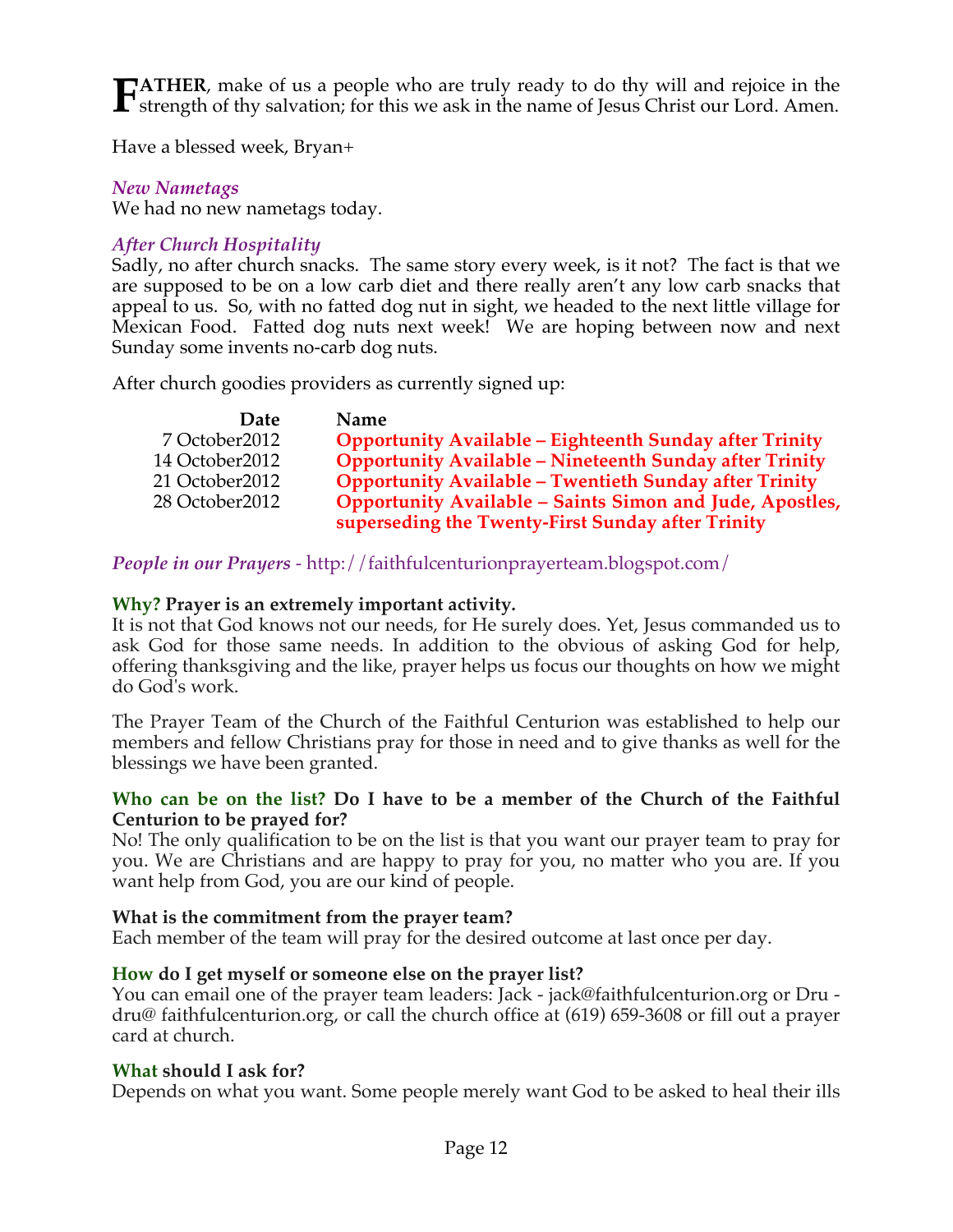and be mentioned by their first name, others want a specific outcome and / or have more of their personal information known to the team. Ask for what you want. It is your desire and need for prayer the team is attempting to meet. For typical examples, see the list below.

### **Updating the Team**

If you are on our prayer list, or if you have submitted a person that you have asked us to pray for, please update one of the team members or Hap in person, by telephone or email. It helps to be able to pray specifically for these individuals including their specific needs; plus if they get better, it is nice to give thanks!

Please note that on the yellow (maybe green or orange if you get an old one) cards at church, you can ask that those to be prayed for have their names disseminated to the prayer team. Those names will be said in church and appear here. Or, you can ask that their names and purpose be kept confidential, then only Hap will know to pray for them.

*Prayer List Notice – If you have someone on the prayer list and their needs have changed, please let us know. We'd like to update our prayers to reflect the need and most important to give thanks!*

## *Travel*

Lots of travel this week: *Bishop Jerry Ogles* is on travel to the AOC Meeting this week. *Hap, Dru and Jack Arnold* are on travel to the AOC Meeting this week. Hopefully lots of other people are on travel to the AOC Meeting this week. Patrice Li is on travel to the Philippines this week.

#### *Move*

*Ryan Hopkins* has moved to Dillsburg, Pennsylvania, to study Dressage Riding through June 2013. Please pray for God's guidance in his life as he works and studies.

*The Thomas Family* is on a short tour assignment in Guam through August 2013. Please pray for the assignment to continue to go well for Kurt and for Mary and the kids to make new friends. In particular pray that Kristyna and Mitchell will develop good friends and school mates there so as to further their development as both Christians and citizens. Things seem to be going well where the sun rises on the United States, so keep praying! Give thanks and ask for continued good developments.

## *Departed*

*Bob Burrell*, for whom the Arnolds' valley is named, passed away 21 September 2012, in his late 80s. Please pray for his family members who remain behind, in particular his wife of sixty some years, Marion.

#### *Homebound or Infirm*

*Norma, Sara's mother* is in a state of deteriorating health, both physically and mentally, with both onset dementia and Alzheimer's. On 30 January 2012, she broke her hip and had a partial hip replacement. She is not doing well, but has decided she would like to live a bit longer. Please pray Norma might come back to God and for peace of mind for her and the ability for both Sara and her mother to put their cares and worries on God's shoulders so they can deal with the many problems involved.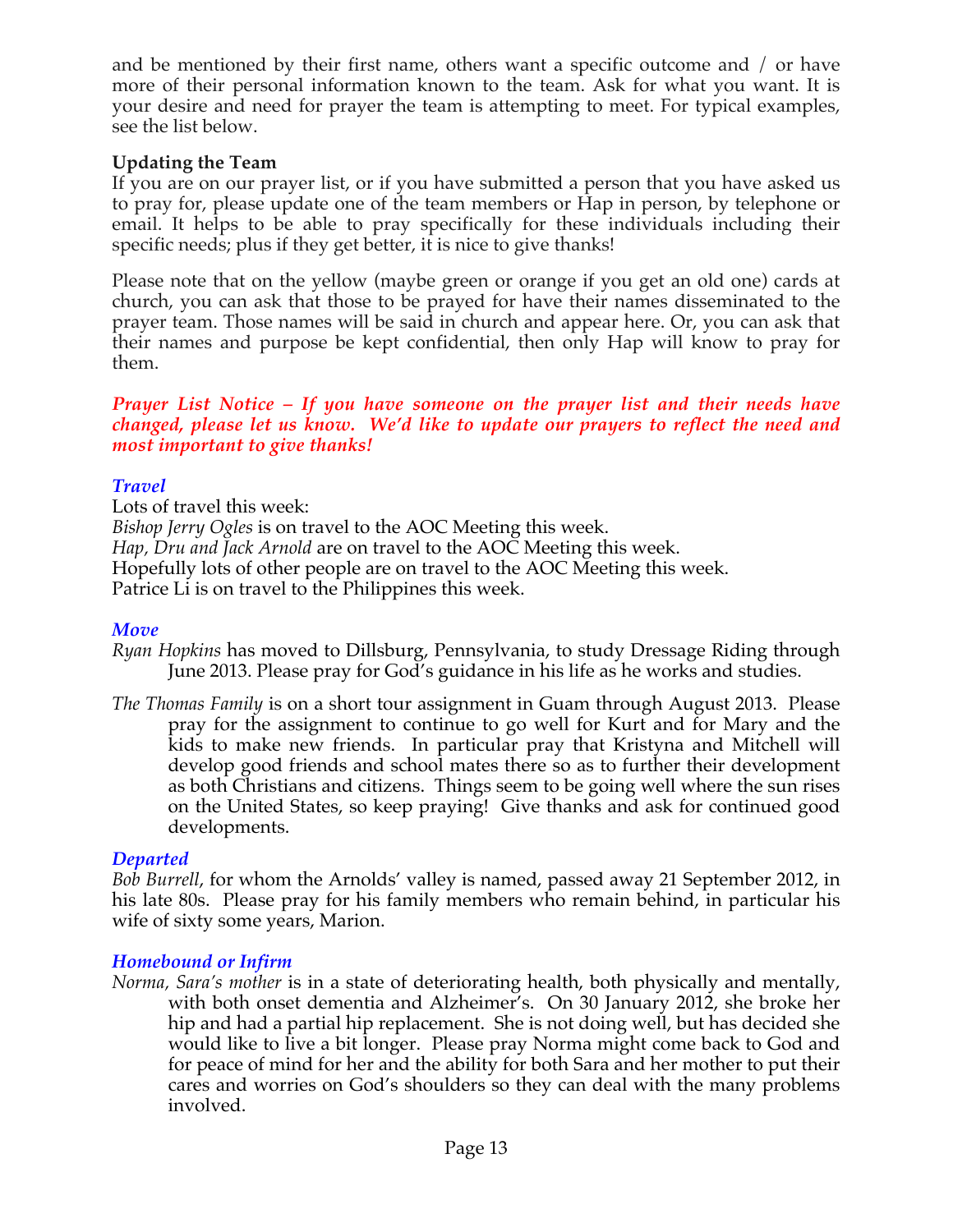### *In need of a miracle or understanding of God's Plan*

- *Todd* and *Kenny* have both been fighting osteocarcinoma for over five years and have been told their time here on earth is nearing its end, absent a miracle from God. Both are ready to go home and leave the pain, but would like to stay. Please pray for them and their families.
- *Colonel Bud Day's* cancer has returned. The outlook is not favorable. Bud has been an inspiration to all of us for years, this changes nothing. He is well at peace with our Lord and we all hope he stays with us for a while longer.

#### *Thanksgiving and Continued Healing*

*Carol Stone*, the sweet wife of Mike Stone, longtime friend and colleague of Sara Simmons as well as Hap, was helicoptered to hospital with an ultimate diagnosis of severe bleeding on the left side of her brain.

#### From Mike –

Carol has slowly but steadily improved over the last three weeks. She still breathes through a tracheal tube and therefore cannot speak much, but in the last two days she has been able to whisper so that she can be heard if you put your ear to her lips. The good news is that she can speak clearly and in sentences. Her attention span is about 20 seconds and her memory is very short, but it is a start. Although her left side remains flaccid, she can awkwardly sit up for a few minutes with the help of the physical therapist. She was able to write some letters and numbers on request on the iPad and she could write a short sentence, although rather poorly. She cannot see much on her left side, but it is unclear whether that is permanent. All in all, amazing progress in the greater scheme of such things.

She will be transferred to Kentfield Rehab Hospital sometime in the next day or two. She will then start on a more intensive rehab program with the hope that she ultimately have the trach removed and that she can develop enough stamina to be transferred to Kaiser's acute rehab center in Vallejo.

It remains a long road with lots of potential bumps to be negotiated, but a month ago we truly did not expect her to live. We hope that this time next year we can see you all at a pizza party.

Please pray for peace of mind and trust in God for Mike, guidance for the medical team treating Carol and strength for Carol as well as faith and trust. No one can ever understand the why of these things here on earth. Sara who passed this request on asks that you pray in both faith and hope.

#### *Healing*

- *Liz Strauch* has a pineal cyst, which is causing various problems for her, headaches, dizziness and distress. It appears it can be drained, but she is very concerned and hesitant to do so. Please pray for guidance for the medical people treating her, as well as for Liz and her husband Ken.
- *Lauralee Meade* underwent a lumpectomy on Friday after Thanksgiving. A further anomaly has been discovered and she had additional preventative radiation treatment. Please pray for a complete remission of the cancer. Pray also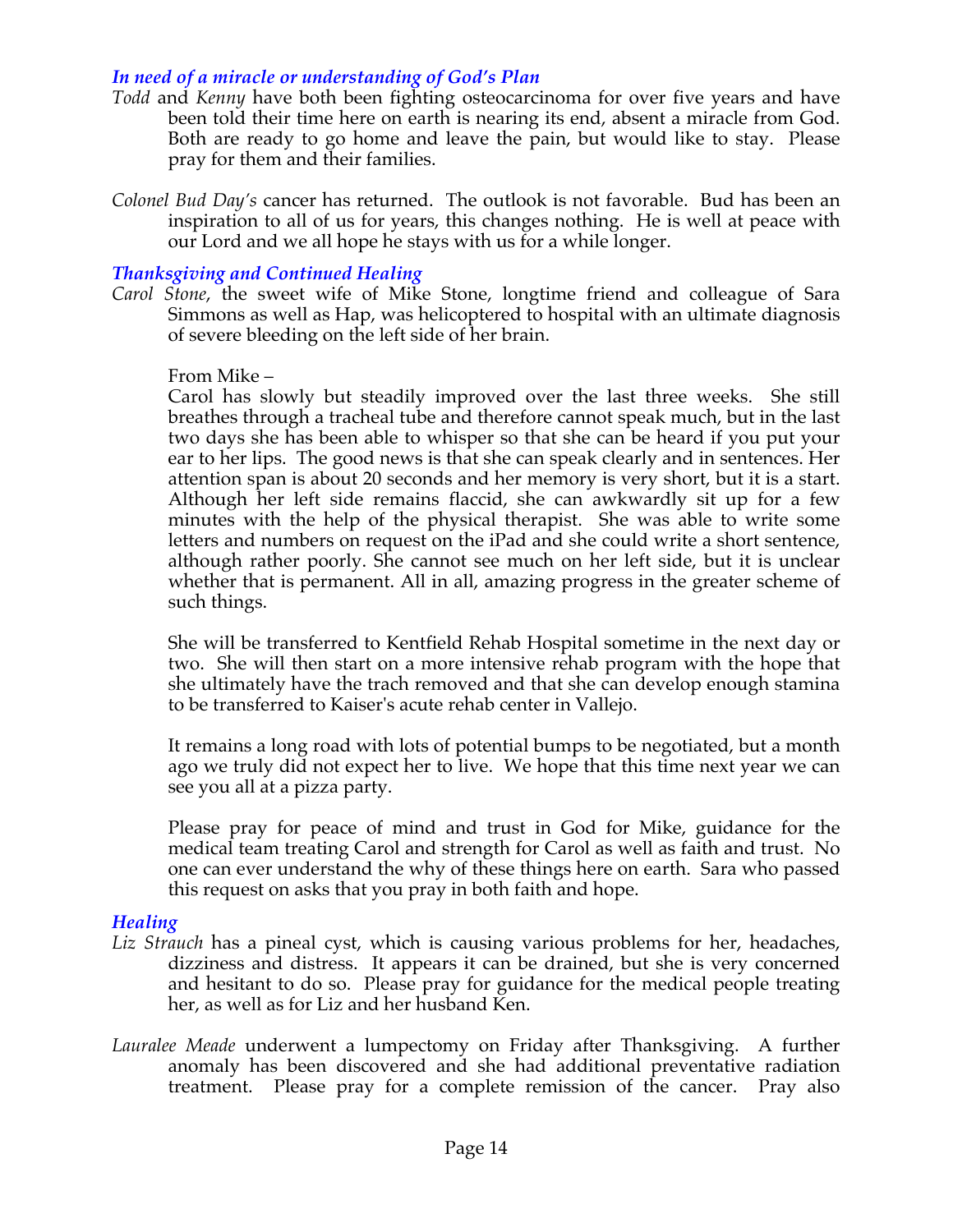Lauralee will maintain her great attitude and trust in God.

- *Kevin Gerhart* discovered cancer on his neck. He underwent radiation and chemotherapy. Please pray for the medical team treating Kevin that they might pay attention, do their very best and find the source; that the treatment might be successful and he might live a long and healthy life to His honor and glory. Pray also for trust in God and peace of mind for Kevin, his wife and family.
- *Gil Garcia* had surgery at the VA hospital in Long Beach. The surgery was successful, they are predicting a 12 week recovery time. Please pray for a rapid recovery for Gil, as well as peace of mind for Gil, his wife Mary and their family.
- *Sara Simmons* has recovered pretty well from a fractured right knee, but is still challenged for mobility while trying to take care of her mom and her husband Bill. Please pray for patience for Sara and her husband Bill, as well as rapid and complete healing.
- *Bill, Sara's husband,* had a third abdominal surgery on 22 November 2011. This time the tumor was removed. Bill is doing better keeping the doctor's instructions, for which we are all grateful, including taking a chemotherapy once a day for three years, radically decreasing the consumption of alcohol and eating properly, he is also having difficulty maintaining equilibrium, please pray for help for him to do all this. Please pray also that Bill might turn his heart outward to help those around him, as well as live a long and healthy life to the honor and glory of God. Pray also for peace of mind for Bill and his wife Sara.
- *Kay Denton* (Mrs. Kay) hip has deteriorated to the point walking is a slow and painful process, but she manages. Please pray y for continued peace of mind for Mrs. Kay and her family. Give thanks for her trust in the Lord and her positive attitude.
- *James L. Cavanah* had surgery the afternoon of 10 February 2012, to remove two small but cancerous tumors. James is a minister with the AOC in Savannah, Georgia. Please pray for his recovery and remission from the cancer. Give thanks for the surgery and pray for both him and his family to allow God to carry their worries while he recovers.
- *Dotty Valkenaar* had successful surgery for a shoulder ligament problem on 28 February 2012. Physical therapy seems to be working, but is painful. Please pray for continued recovery and peace of mind through trust in God for Dotty and Lew, her husband, as well as their entire family.
- *Steve Sundberg* had a heart attack after Easter. After some time, the medical team treating him decided he was not a candidate for stents and a five-way heart bypass was performed the week of 6 June 2011. Please pray for his complete recovery and for his three children and family who are very worried about him, pray also for his trust in our Lord and for both him and his family to let God carry their worries while he recovers.
- *Matt Alcantara*, age 15, has Osteosarcoma (bone cancer), a very rare and often lethal form of cancer with limited treatment options. This is a disease that is about 90 percent fatal in a couple of years. He has no hip joint on one side, but he walks and swims! Courage? Guts? You bet! Matt and his mom just came back from Houston at the Cancer Center for what was hoped to be a routine every four month bone scan. The scans were done on schedule, but a couple of new spots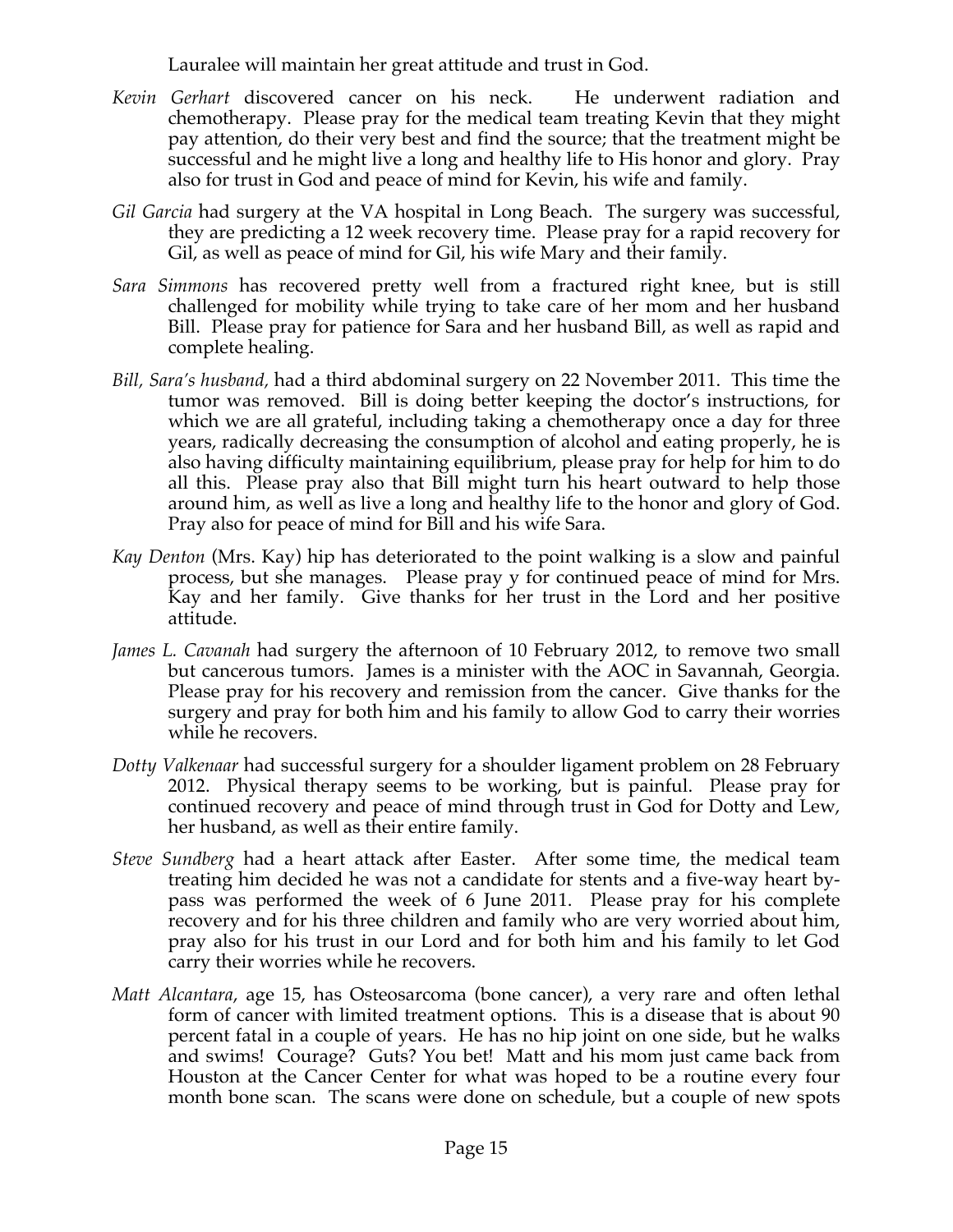showed up. After Matt's San Diego doctors conferred with the Houston doctors to figure out what these spots mean, it turned out they are new and old injuries with no bad meaning. In effect they are CLEAN SCANs. Matt and his family ask you to give thanks for the super results. Please also give thanks for the great faith of Matt and his entire family. Their faith and trust is a wonderful example for each and every one of us. But, now is not the time to stop praying. Actually, it never is the time to stop praying!

- *Judith Clingwall*, is afflicted with Multiple Sclerosis (MS). She is currently in Laurel Place, an extended care facility in Surrey, British Columbia. Judith's condition has worsened recently. She is no longer able to stand, in fact she has a lot of trouble sitting upright. Judith is depressed and wants to go home to watch her birds, which given everything seems unlikely at present. Please pray for her to take an active part in her own life, for her strength, peace of mind, trust in God and remission of the disease so she might return home to her family. Pray also for strength for her husband Martin as he deals with all the problems and stress of Judith's situation.
- *Becky Madden* is paralyzed from the neck down as the result of a tragic shooting accident. Her husband is doing his best to take care of her; it is hard and he is learning the best he can. Please pray for further recovery for Becky, as well as strength and guidance for her husband.
- *Vince (age 15),* reoccurrence of Osteosarcoma, recent testing found a nickel sized tumor in his lungs. The doctors are consulting with a specialist in Houston. Please pray for guidance for the medical team and for peace of mind for Vince and his family.
- *Obra Gray* continues to take day by day. Please continue to keep Obra in your prayers, and give him the strength of knowing the Lord is with him and will never forsake him. Obra needs security of what lies ahead of him, and only the Lord can grant the solace to answer his prayer.

#### *Guidance*

*Sara* asks that you pray for guidance for her as she deals with the stresses of her family and life. Pray that she can separate those things which she can affect from those things which she cannot and give her grace to accept that she cannot do everything and can only change those things within her control.

*Jacquie* to open her heart to God and accept His Love and Grace.

*Hap* and *Ryan* both ask you to pray they might be able to trust God will help them make the right decisions at the right time and not to worry uselessly, to change those things they can change, accept those things they cannot change, sleep well to be able to do the correct things with a clear head and that they will open their hearts to the Holy Ghost.

#### *New Position*

*Rev LTC Al Ryan* has been appointed Deacon-In-Charge of the mission parish of St. Augustine of Canterbury Anglican Church, Anglican Church in America (ACA) parish in Old Orchard Beach, Maine. It is a small but growing mission, which has been plagued by clergy change. Al, the diocesan pilot, has been appointed for one year, during which time he is to help them identify what their needs are for a vicar. He has done this before and asks you to pray for God's help one more time; not only for himself, but for the parish.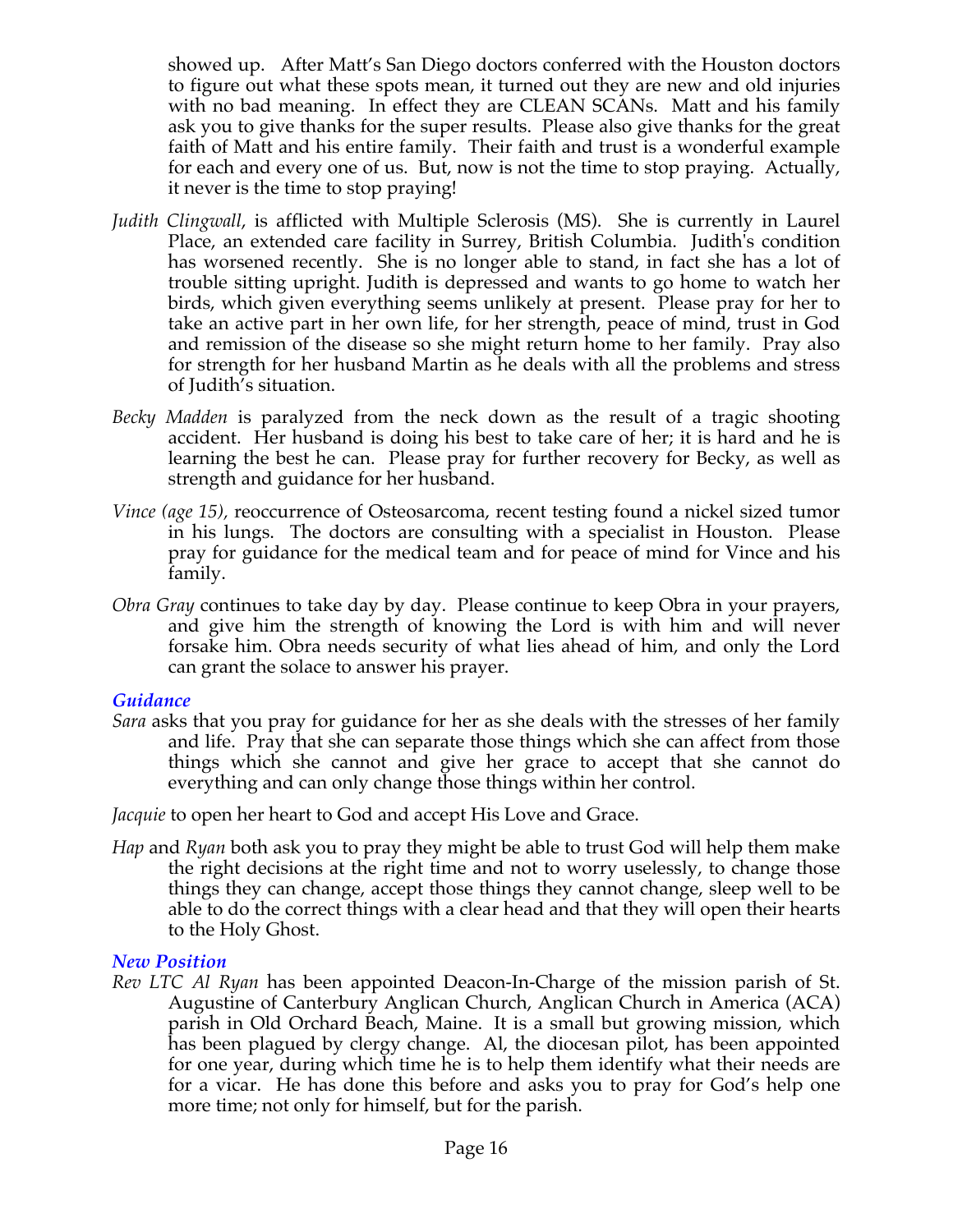#### *Armed Forces & Contractors*

Airman Donny Patton (Kadena AB, Japan), Jordan (USMC – Fleet Marine Force - Pacific), Trevor (USAF - KC-10 Boom Operator), Trevor (USN – Whidbey Island, EF-18 Pilot), Kurt Thomas (USN – Guam)

### *Thanksgiving*

*Hap Arnold* had an elevated temperature last Sunday and then Labor Day Monday, after consultations with the Medical Officer, he went to the hospital where he was given an IV antibiotic and admitted overnight (a seeming mistake) for a Urinary Tract Infection. Within 24 hours of the start of the antibiotics, he felt 100 percent better and is now feeling better than any time in the past year. His legs no longer hurt to walk and he is far more mobile. He gives our Lord thanks and asks that you do also.

#### *Persecuted*

Around the world, Christians are under attack, not only in the Muslim world, but from Hindus and others in India. Also, they are under continual attack in the name of "Separation of Church and State" in the western world, as it becomes actively atheist or pro-devil buddy. Please pray for God's guidance and protection for all persecuted Christians and those around them.

#### *Various Special Requests*

- We ask that you pray, please ask God that the Holy Ghost might give you insight into how you might make the lives of your friends and family better. Remember helping others is not just those who you don't know!
- Please join us in praying that the *Free Teen Guitar Class* will be continue to be an opportunity for God to work in the lives of the kids and their families. Please ask God to guide the class to new opportunities to make Him known to others. Help us to let the love of our Lord shine through us into their lives, putting Him first, so that He might enter in to their hearts and lives.

#### *Question that only you can ask*

What would you like to know about our history, what we believe, what we do or how we operate? Hap is looking for material for the continuing education class and *Thought for the Day* material. Help us help you. Please send your question to Hap so we all can get an answer. Just because you don't know the answer to your question doesn't mean you are the only one who doesn't know. But, if you don't ask, no one will know.

#### *I'd like to get a different point across or announce something*

If you have a different point of view, I would be happy to give you room to get your point across. While this publication is my perspective on events, I recognize not everyone may agree and that some people would like to express their own opinion. If you want to write something, please forward your item to Hap (with a note as to whether or not you would like editing help) to: hap@faithfulcenturion.org.